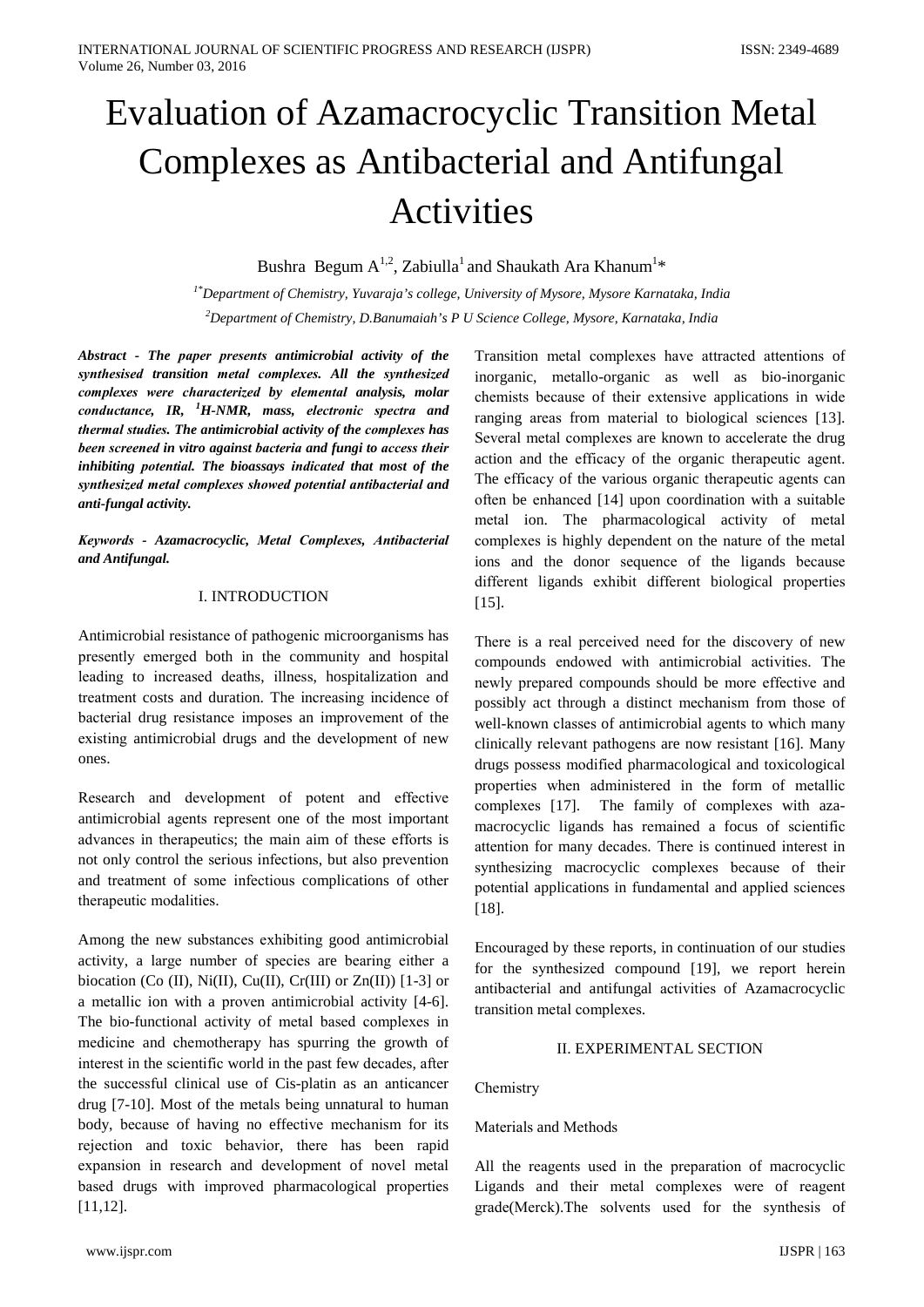macrocyclic ligands and metal complexes were distilled before use. All other chemicals were of AR grade and used without further purification. The elemental analysis of the compounds was performed on a Perkin Elmer 2400 Elemental Analyser. The FT-IR spectra were recorded using KBr discs on FT-IR Jasco 4100 infrared spectrophotometer. The 1H NMR spectra were recorded using Bruker DRX 400 spectrometer at 400 MHz with TMS as the internal standard. The magnetic moments were measured out using gouy balance. Purity of the compound checked by TLC.

Preparation of the Macrocyclic ligand and its metal complexes

#### Preparation of 2,6-diformyl-4-methylphenol

The dialdehyde was prepared by a method as follow. To a solution of p-cresol (10.8g, 10 mmole) in (50mL) acetic acid, hexamethylenetetraamine (28.2g, 20 mmole) and (30g, 100mmole) of paraformaldehyde were added. The mixture was stirred continuously until the light brown viscous solution was obtained then heated to (70-90oC) for two hrs. The solution was cooled to room temperature and concentrated H2SO4 (10mL) carefully added. The resulting solution was refluxed for about 30 min and then on treatment with distilled water (400mL) a light yellow precipitate was formed which was stored overnight at (4oC). The yellow product was isolated by filtration and washed in small amount of cold methanol. More pure

product was obtained by means of recrystallisation from toluene [19].

Preparation of the macrocyclic Schiff base ligand

The macrocyclic ligand were synthesized by the 2,6-diformyl-4-methylphenol condensation  $\sigma$ with Hexamethylenediamine in 2:2 molar ratios in ethanol and refluxed with stirring with few drops of glacial acetic acid. The completion of reaction was monitored by TLC. The vellow solid precipitate of Schiff base obtained was filtered, washed with distilled water, dried and recrystallized from ethanol [19].

General synthesis of the complexes:

To a boiling solution of metal(II)chloride (2 mmol) and 4methyl-2,6-diformyl phenol (0.45 g, 4 mmol) in ethanol (20 cm3), an ethanolic solution of diamine (4 mmol) was added slowly with constant stirring and the mixture was boiled under reflux for 4 h when a brown compound separated out. The product was filtered out, washed with ethanol and dried in air [19].

#### Pharmocology

Materials and methods for the antimicrobial activity

Streptomycin was used as positive controls against bacteria. ketoconazole (Himedia, Mumbai) were used as positive controls against fungi.

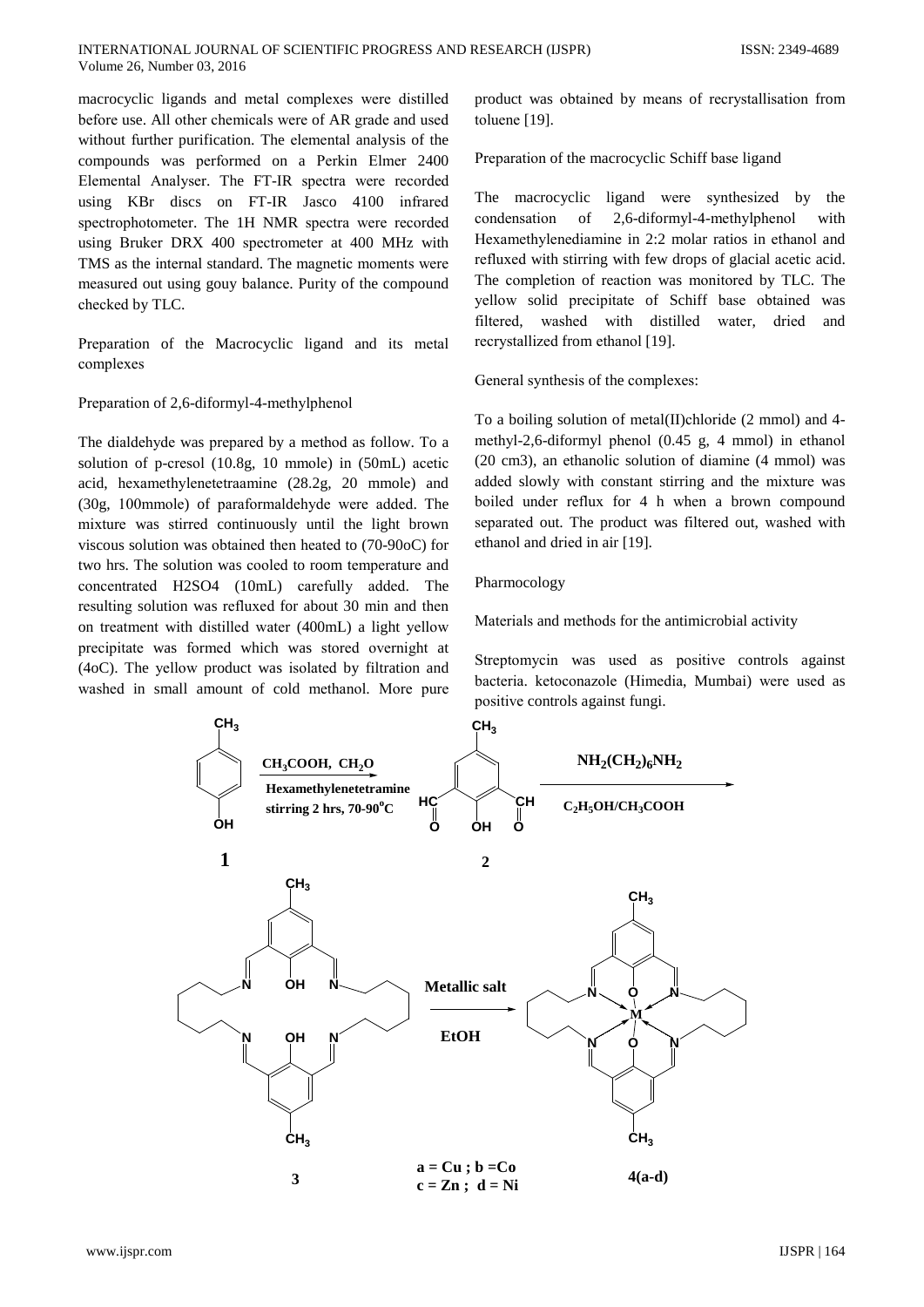## Tested microbes

The following gram positive bacteria were used for the experiments; staphylococcus aureus(MTCC 7443). Staphylococcus aureus (MRSA) (MTCC 84), Enterobacter aerogenes(MTCC 111), Micrococcus luteus(MTCC 1538). The gram negative bacteria included Klebsiella pneumoniae(MTCC 109), Salmonella typhimurium(MTCC 2488), Salmonella paratyphi-B(MTCC 733), Proteus vulgaris(MTCC 321). In addition, fungi Candida albicans(MTCC 227), Botyritis cinerea(MTCC 2880), Candida krusei(MTCC 231), Malassesia pachydermatis, were also used for the experiments. All cultures were obtained from the Department of Microbiology, Manasagangotri, Mysore.

## Preparation of inoculums

Bacterial inoculums were prepared by growing cells in Mueller Hinton Broth (MHA) (Himedia) for 24 h at 37oC. These cell suspensions were diluted with sterile MHB to provide initial cell counts of about 104 CFU/ml. The filamentous fungi were grown on sabouraud dextrose agar (SDA) slants at 28oC for 10 days and the spores were collected using sterile doubled distilled water and homogenized.

## Disc diffusion assay

Antibacterial activity was carried out using a disc diffusion method [20] Petri plates were prepared with 20 ml of sterile Mueller Hinton Agar (MHA) (Himedia, Mumbai). The test cultures were swabbed on the top of the solidified media and allowed to dry for 10 mins. The tests were conducted at 1000 µg/disc. The loaded discs were placed on the surface of the medium and left for 30 min at room temperature for compound diffusion. Negative control was prepared using respective solvent. Streptomycin (10)  $\mu$ g/disc) was used as positive control. The plates were incubated for 24 h at 37oC for bacteria and 48 h at 27oC for fungi. Zone of inhibition was recorded in millimeters and the experiment was repeated twice.

## Minimum inhibitory concentration (MIC)

Minimum inhibitory concentration studies of synthesized compounds were performed according to the standard reference method for bacteria [21] and filamentous fungi [22]. Required concentrations  $(1000 \text{ µg/ml}, 500 \text{µg/ml}, 250$  $\mu$ g/ml, 125  $\mu$ g/ml, 62.5  $\mu$ g/ml, 31.25  $\mu$ g/ml and 15.62  $\mu$ g/ml) of the compound was dissolved in DMSO (2%), and diluted to give serial two-fold dilutions that were added to each medium in 96 well plates. An inoculum of 100 ml from each well was inoculated. The anti-fungal agent's ketoconazole, fluconazole for fungi and

streptomycin, ciprofloxacin for bacteria were included in the assays as positive controls. For fungi, the plates were incubated for 48-72 h at 28oC and for bacteria the plates were incubated for 24 h at 37oC. The MIC for fungi was defined as the lowest extract concentration, showing no visible fungal growth after incubation time. 5 ml of tested broth was placed on the sterile MHA plates for bacteria and incubated at respective temperatures. The MIC for bacteria was determined as the lowest concentration of the compound inhibiting the visual growth of the test cultures on the agar plate.

## III. Result and Discussion

The template condensation of 2,6-diformyl-4-methylphenol with Hexamethylenediamine in 2:2 molar ratios in the presence of metal chloride in ethanol yields light and dark brown complexes.

The synthesized complex were characterised using different spectroscopic techniques and detailed results along with catalytic activity were clearly discussed earlier [19]. Further in this paper we have reported antifungal and antibacterial activity of the synthesized compounds.

## Pharmocology

The antimicrobial activities of synthesized complex compounds were screened against eight bacteria and four fungi using in vitro disc diffusion method. The results revealed that most of the synthesized complex compounds exhibited antimicrobial activities against Staphylococcus aureus, Staphylococcus aureus (MRSA), Enterobacter aerogenes, Micrococcus luteus, Klebsiella pneumoniae, Salmonella typhimurium, Salmonella paratyphi-B, Proteus vulgaris, Candida albicans, Botyritis cinerea, Malassesia pachydermatis, and Candida krusei organisms. The results are summarized in Table 1 and 2.

All the synethezied complexes showed good activity when compared with standard drug against S. aureus. Compound b with cobalt has metal ion showed potent activity against both Gram-positive and Gram-negative bacteria among all synthesized compounds compared with the standard. Compound a with copper metal shown good activity against S. aureus, P. vulgaris and S. typhimurium. Compound c with zinc metal has shown good activity against S. aureus, E. erogenes, K.pneumonia, P. vulgaris and S. typhimurium whereas compound d with nickel has shown poor activity against both Gram-positive and Gramnegative bacteria except S. aureus and E. erogenes.

Compound b showed significant antifungal activity against all the tested fungi compared with standard drug. Compound a has shown potent activity against C. albicans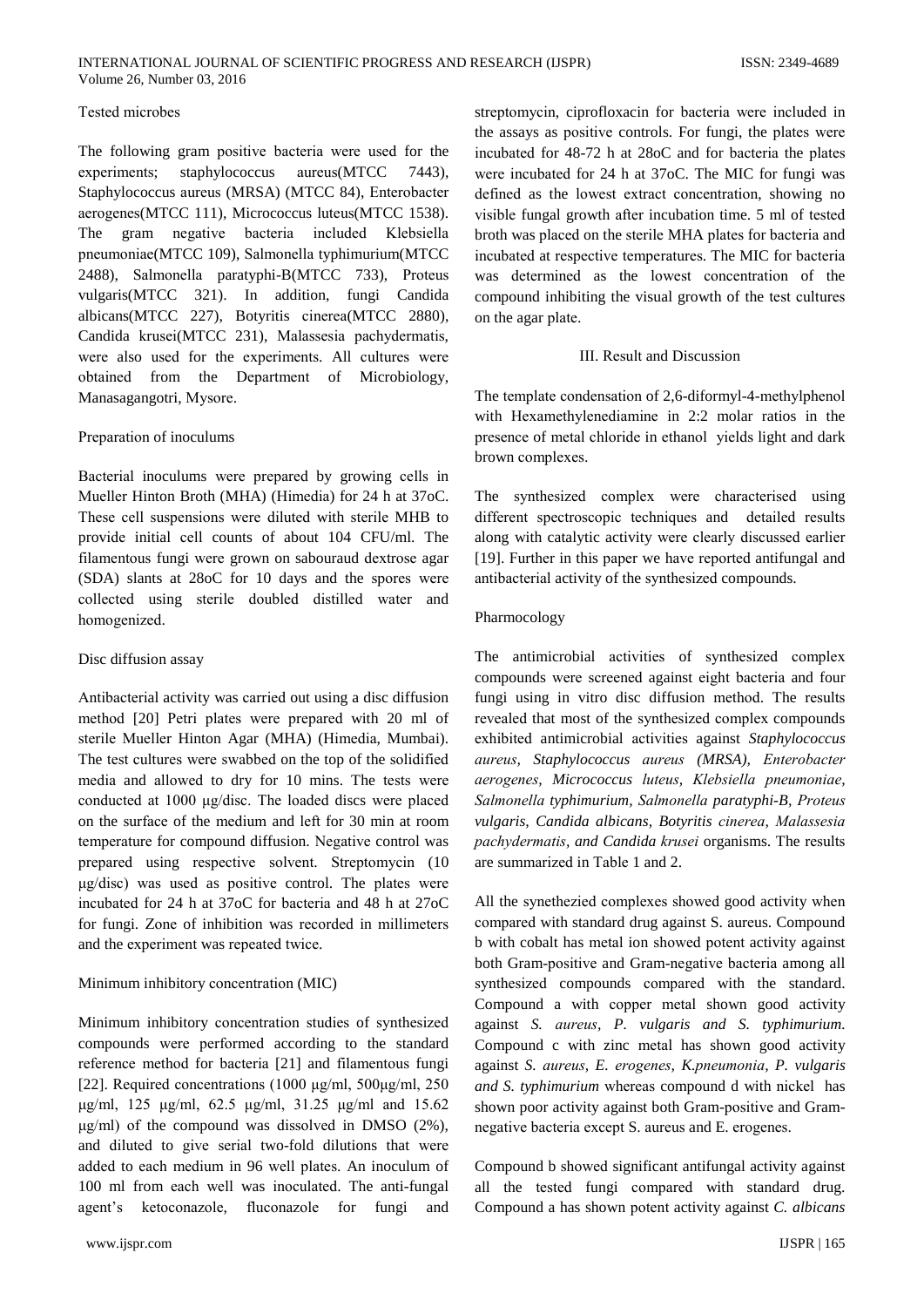C. Krusei, M. pachydermatis. Similarly compound c showed more activity against C. albicans and C. krusei compared to standard drug. In contrast, compounds d with exhibited poor activity.

Further for proficient molecules MIC values were determined by broth dilution method against selected strains and the MIC values of active compounds (a-d) against bacteria and fungi are given in Table 3 and 4.

Significant MIC values were observed against Gram positive and Gram negative bacteria. In particular, it is noticeable that compound a and b has exhibited good MIC result against tested bacteria and fungi. Finally we can conclude that compound b with cobalt has metal ion showed potent activity against both Gram-positive and Gram-negative bacteria among all synthesized compounds compared with the standard.

|              | Zone of inhibition in mm |                        |          |        |                        |           |             |             |
|--------------|--------------------------|------------------------|----------|--------|------------------------|-----------|-------------|-------------|
| Compounds    |                          | Gram positive bacteria |          |        | Gram negative bacteria |           |             |             |
|              | S.                       | S. aureus              | Е.       | М.     | Κ.                     | <b>P.</b> | C.          | S.          |
|              | aureus                   | (MRSA)                 | erogenes | luteus | pneumonia              | vulgaris  | typhimurium | Paratyphi-B |
| $a$ [ $cu$ ] | 21                       | 15                     | 18       |        | 18                     | 17        | 23          | 10          |
| $b[$ co]     | 22                       | 18                     | 23       | 20     | 21                     | 17        | 23          | 22          |
| c[Zn]        | 21                       | 11                     | 20       | 19     | 20                     | 15        | 22          | 13          |
| $d[$ Ni]     | 20                       | 18                     | 20       |        | 10                     | 12        | 13          | 15          |
| Streptomycin | 24                       | 21                     | 26       | 23     | 23                     | 19        | 25          | 25          |

Table 1: In-vitro antibacterial activity of complex compounds (a-d)

| Table 2: In-vitro antifungal activity of complex compounds (a-d) |  |  |  |
|------------------------------------------------------------------|--|--|--|
|                                                                  |  |  |  |

|              | Zone of inhibition in mm |             |           |                  |  |  |  |
|--------------|--------------------------|-------------|-----------|------------------|--|--|--|
| Compounds    | B. cinerea               | C. albicans | C. krusei | M. pachydermatis |  |  |  |
|              |                          |             |           |                  |  |  |  |
|              |                          | 22          |           |                  |  |  |  |
|              |                          |             |           |                  |  |  |  |
|              |                          |             |           |                  |  |  |  |
| Ketoconazole |                          |             |           |                  |  |  |  |

Table 3: MIC (

complex of ompounds (a-d) against tested bacteria

|               | Minimum inhibitory concentration (<br>$\exists$ g/ ml) |           |          |                        |           |          |             |               |
|---------------|--------------------------------------------------------|-----------|----------|------------------------|-----------|----------|-------------|---------------|
| Compounds     | Gram positive bacteria                                 |           |          | Gram negative bacteria |           |          |             |               |
|               | S.                                                     | S. aureus | Е.       | M.                     | Κ.        |          | S.          | S. Paratyphi- |
|               | aureus                                                 | (MRSA)    | aerogens | luteus                 | pneumonia | vulgaris | typhimurium | B             |
| a             | 15.62                                                  | 126       | 62.5     | 62.5                   | 560       | 125      | 31.25       | 500           |
| b             | 15.32                                                  | 31.15     | 62.0     | 15.32                  | 124       | 31.15    | 62.5        | 500           |
| $\mathbf{C}$  | 31.15                                                  | 250       | 500      | 250                    | 250       | 250      | 125         | 250           |
| d             | 31.0                                                   | 62.5      | 250      | 31.25                  | 250       | 62.5     | 31.25       | 250           |
| Streptomycin  | 6.25                                                   | >100      | 25       | 6.25                   | 6.25      | ni       | 30          | 6.25          |
| Ciprofloxacin | < 0.78                                                 | >100      | >100     | < 0.78                 | < 0.78    | 6.25     | >100        | < 0.78        |

 $\overline{\text{ni}} = \overline{\text{no}}$  inhibition

| $4:$ MIC $($ | complexed compounds (a-d) against tested fungi |           |          |  |  |  |
|--------------|------------------------------------------------|-----------|----------|--|--|--|
|              | Minimum inhibitory concentration (             |           | $\Box$ g |  |  |  |
| B. cinerea   | C. albicans                                    | C. krusei | M. pac   |  |  |  |

|              | Minimum inhibitory concentration (<br>$\exists$ g/ ml) |             |           |                  |  |  |  |
|--------------|--------------------------------------------------------|-------------|-----------|------------------|--|--|--|
| Compounds    | B. cinerea                                             | C. albicans | C. krusei | M. pachydermatis |  |  |  |
| a            | 15.32                                                  | 62.5        | 250       | 125              |  |  |  |
| h            | 15.32                                                  | 15.32       | 62.5      | 125              |  |  |  |
| $\mathbf{C}$ | 62.5                                                   | 125         | 250       | 250              |  |  |  |
| d            | 255                                                    | 125         | 125       | 125              |  |  |  |
| Fluconazole  | $\overline{ni}$                                        | >100        | 12.5      | 12.5             |  |  |  |
| Ketoconazole | 25                                                     | 25          | 15        | 15               |  |  |  |

 $ni - no$  inhibition

Table